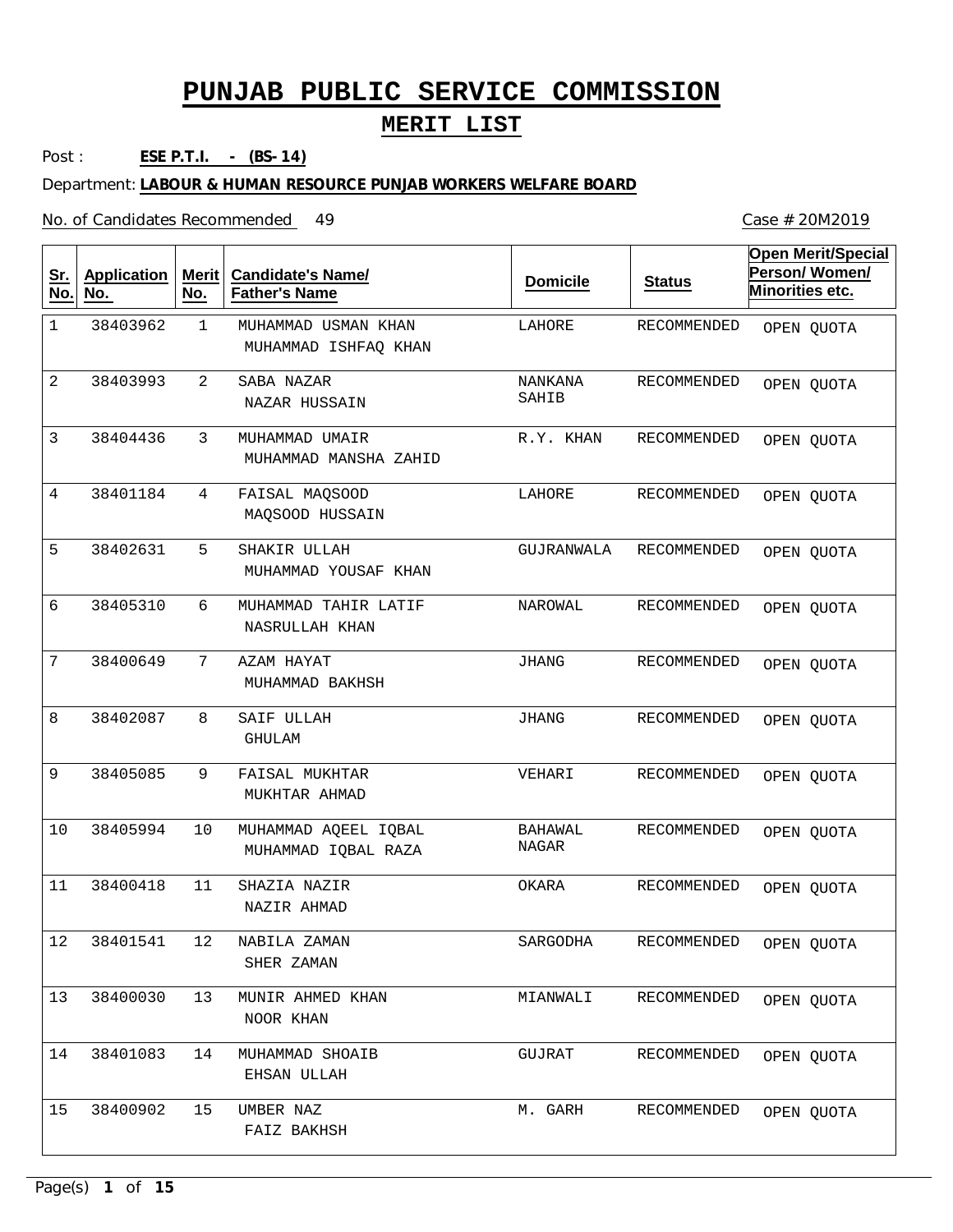#### **MERIT LIST**

Post : **ESE P.T.I. - (BS-14)**

Department: **LABOUR & HUMAN RESOURCE PUNJAB WORKERS WELFARE BOARD**

No. of Candidates Recommended

16 17 18 19 20 21 22 23 24 25 26 27 28 29 30 MUHAMMAD ASHRAF NADIA MUNIR MUHAMMAD NAVEED MUHAMMAD ATTAUR REHMAN MUHAMMAD HAMZA NAVISHTA BIBI AMANAT ALI MUHAMMAD ORANGZAB MUHAMMAD SAMI ULLAH AFSHAN GHAFOOR AYESHA MAIDA SAMEER ZAFAR ABAS KHAN ASMA RANI ZAFAR ABBAS MUHAMMAD NASIR MUNIR AHMED MUHAMMAD ASLAM MUHAMMAD HANIF ZAHID HUSSAIN MUHAMMAD SAMI ULLAH NAIK MUHAMMAD GHULAM MUHAMMAD MUHAMMAD BAKHSH ABDUL GHAFOOR SAFDAR ALI KHAN MUHAMMAD SAMEER SHAKEEL AHMED KHAN ABDUL SUBHAN ATTA MUHAMMAD 16 17 18 19 20 21 22 23 24 25 26 27 28 29 30 38400372 38404065 38400049 38401897 38403413 38402902 38401527 38405039 38402726 38404322 38403861 38404401 38402192 38403570 38401515 VEHARI HAFIZABAD LODHRAN VEHARI LAHORE M. GARH SAHIWAL KHANEWAL SARGODHA BAHAWAL NAGAR LAHORE NANKANA SAHIB LAYYAH M. GARH SARGODHA RECOMMENDED RECOMMENDED RECOMMENDED RECOMMENDED RECOMMENDED RECOMMENDED RECOMMENDED RECOMMENDED RECOMMENDED RECOMMENDED RECOMMENDED RECOMMENDED RECOMMENDED RECOMMENDED RECOMMENDED **Sr. No. Application No. Merit No. Candidate's Name/ Father's Name Domicile Status Open Merit/Special Person/ Women/ Minorities etc.** OPEN QUOTA OPEN QUOTA OPEN QUOTA OPEN QUOTA OPEN QUOTA OPEN QUOTA OPEN QUOTA OPEN QUOTA OPEN QUOTA OPEN QUOTA OPEN QUOTA OPEN QUOTA OPEN QUOTA OPEN QUOTA OPEN QUOTA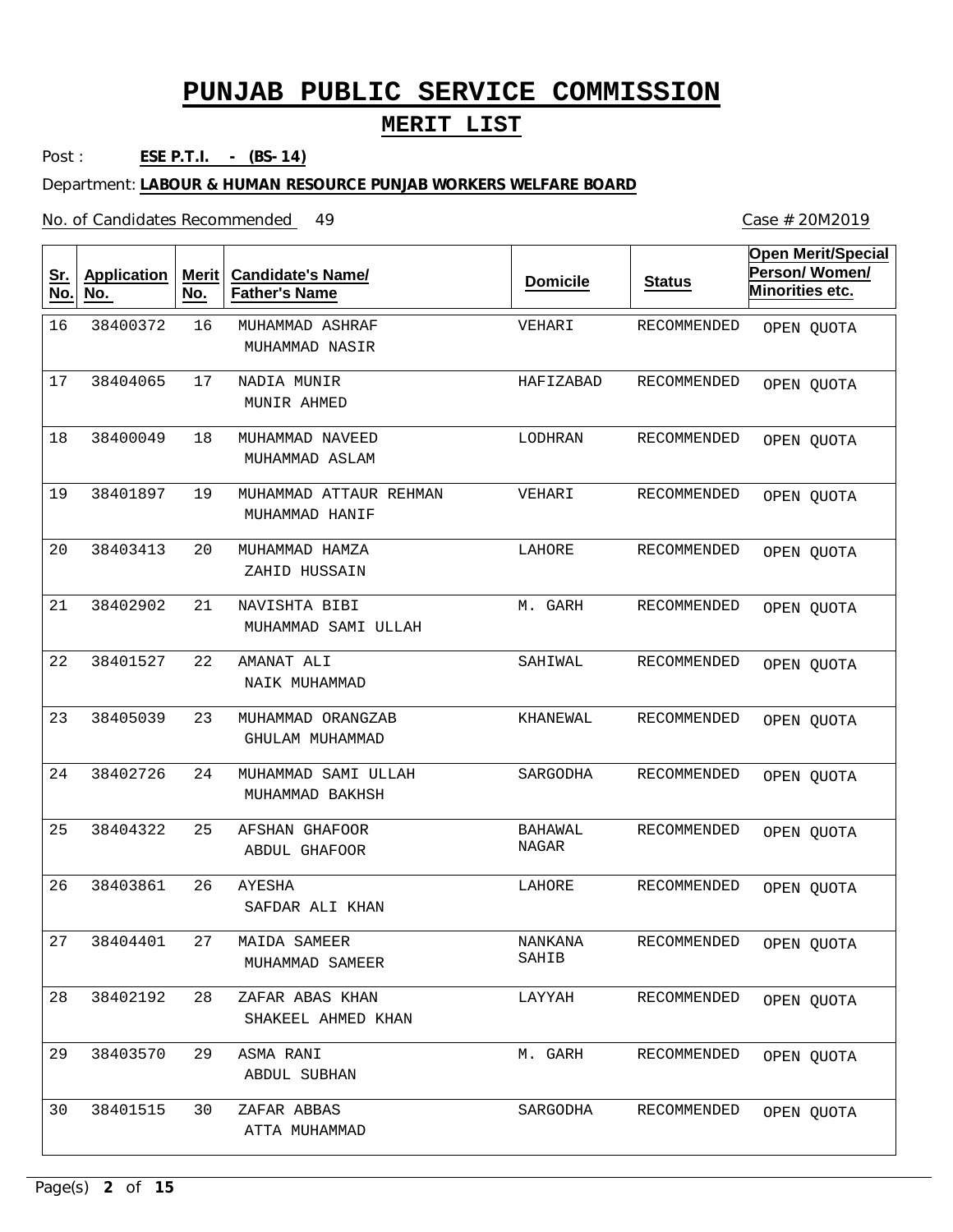#### **MERIT LIST**

Post : **ESE P.T.I. - (BS-14)**

Department: **LABOUR & HUMAN RESOURCE PUNJAB WORKERS WELFARE BOARD**

No. of Candidates Recommended

31 32 33 34 35 36 37 38 39 40 41 43 50 54 ALTAF HUSSAIN AAMIR HANEEF HAMID ALI WASIM ANWAR HAFIZ WAQAS AHMED MUHAMMAD UMER MUHAMMAD KASHIF MEHMOOD MOHSIN IJAZ MISBAH AFZAL ASGHAR ALI HAFIZ IFTIKHAR AHMAD MARIA MUNAWAR (Selected against Women Quota) FAHRIN ASLAM (Selected against Women Quota) KHADIJA YOUNAS (Selected against Women Quota) GHULAM ABBAS MUHAMMAD HANEEF AKBAR ALI MUHAMMAD ANWAR MUHAMMAD HANIF MAHRAM ALI MUHAMMAD AKRAM IJAZ AHMAD MUHAMMAD AFZAL MUHAMMAD ANWER ZAHOOR AHMAD MUNAWAR KHAN MUHAMMAD ASLAM MUHAMMAD YOUNAS 31 32 33 34 35 36 37 38 39 40 41 42 43 44 38400371 38400432 38403543 38400626 38400170 38400483 38403105 38405114 38402834 38400368 38400069 38400519 38400416 38401022 NANKANA SAHIB HAFIZABAD SHEIKHUPURA RECOMMENDED SARGODHA LAHORE HAFIZABAD KASUR CHINIOT NANKANA SAHIB SHEIKHUPURA RECOMMENDED SAHIWAL SHEIKHUPURA RECOMMENDED VEHARI GUJRANWALA RECOMMENDED RECOMMENDED RECOMMENDED RECOMMENDED RECOMMENDED RECOMMENDED RECOMMENDED RECOMMENDED RECOMMENDED RECOMMENDED RECOMMENDED **Sr. No. Application No. Merit No. Candidate's Name/ Father's Name Domicile Status Open Merit/Special Person/ Women/ Minorities etc.** OPEN QUOTA OPEN QUOTA OPEN QUOTA OPEN QUOTA OPEN QUOTA OPEN QUOTA OPEN QUOTA OPEN QUOTA OPEN QUOTA OPEN QUOTA OPEN QUOTA WOMEN QUOTA WOMEN QUOTA WOMEN QUOTA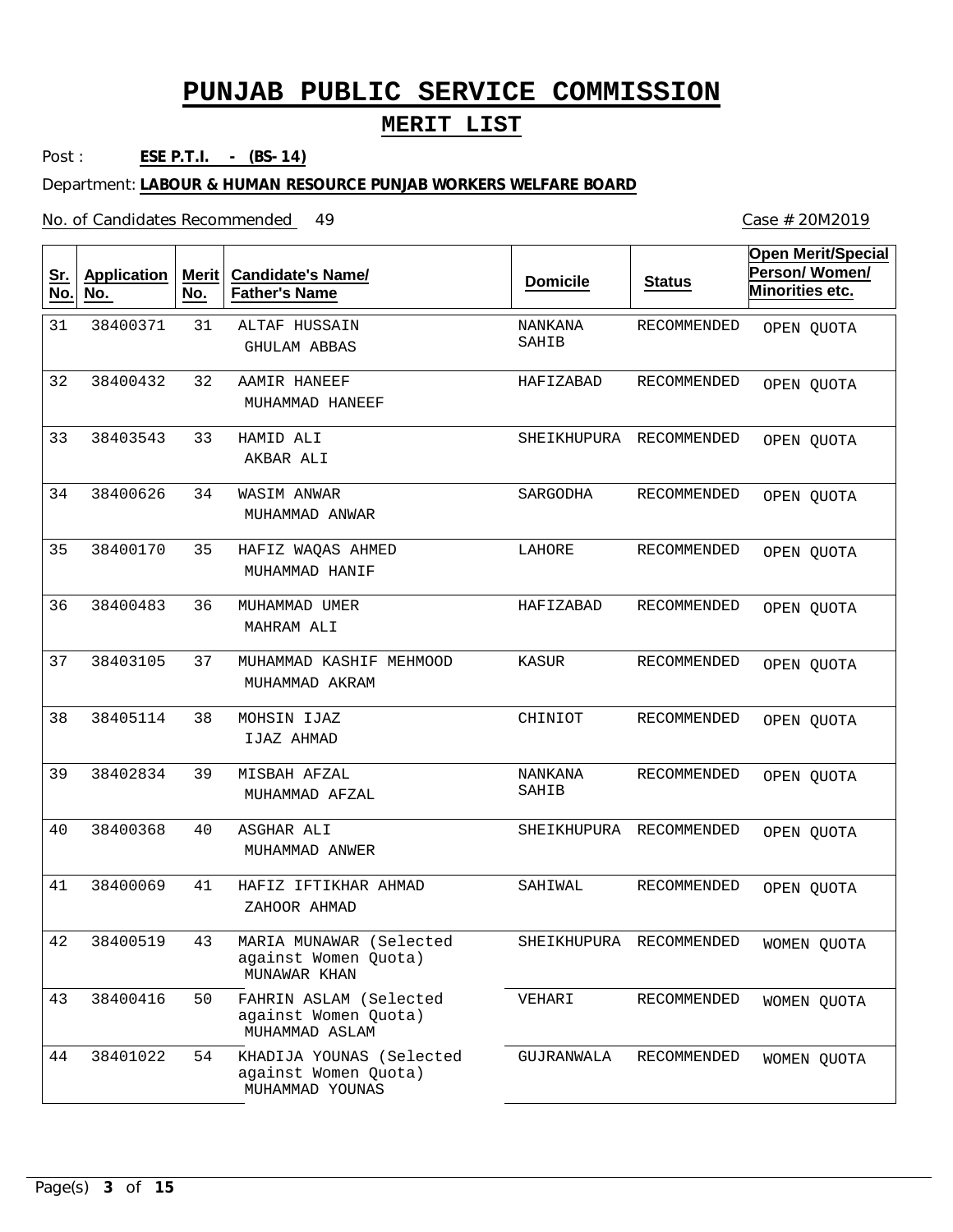### **MERIT LIST**

Post : **ESE P.T.I. - (BS-14)**

Department: **LABOUR & HUMAN RESOURCE PUNJAB WORKERS WELFARE BOARD**

No. of Candidates Recommended

| <u>Sr.</u><br>No. | <b>Application</b><br>No. | <b>Merit</b><br>No. | <b>Candidate's Name/</b><br><b>Father's Name</b>                    | <b>Domicile</b>         | <b>Status</b>      | <b>Open Merit/Special</b><br>Person/Women/<br><b>Minorities etc.</b> |
|-------------------|---------------------------|---------------------|---------------------------------------------------------------------|-------------------------|--------------------|----------------------------------------------------------------------|
| 45                | 38402599                  | 61                  | AASMA AKRAM (Selected<br>against Women Quota)<br>MUHAMMAD AKRAM     | LAYYAH                  | <b>RECOMMENDED</b> | WOMEN QUOTA                                                          |
| 46                | 38401491                  | 62                  | HAFSA ILLAHI (Selected<br>against Women Quota)<br>ILAHI BUKHSH      | D.G. KHAN               | <b>RECOMMENDED</b> | WOMEN QUOTA                                                          |
| 47                | 38402190                  | 64                  | NAZIA ASLAM (Selected<br>against Women Quota)<br>MUHAMMAD ASLAM     | HAFIZABAD               | RECOMMENDED        | WOMEN QUOTA                                                          |
| 48                | 38401494                  | 65                  | SAIMA ARSHAD (Selected<br>against Women Quota)<br>ARSHAD ALI        | BAHAWAL<br><b>NAGAR</b> | <b>RECOMMENDED</b> | WOMEN QUOTA                                                          |
| 49                | 38403835                  | 67                  | SAIRA KARIM (Selected<br>against Women Quota)<br>MALIK KARIM BAKHSH | LAYYAH                  | RECOMMENDED        | WOMEN QUOTA                                                          |
|                   |                           |                     | Following Candidate(s) Could Not Come In the Orbit of Selection     |                         |                    |                                                                      |
| 1                 | 38401478                  | 42                  | ZEESHAN ALI<br>SABIR ALI SHAHID                                     | KASUR                   | NOT RECOMMENDED    |                                                                      |
| 2                 | 38402072                  | 44                  | ALI RAZA<br>ALLAH DITTA                                             | GUJRAT                  | NOT RECOMMENDED    |                                                                      |
| 3                 | 38401268                  | 45                  | ANSAR ABBAS<br>SARDOOL AHMAD                                        | CHINIOT                 | NOT RECOMMENDED    |                                                                      |
| 4                 | 38402576                  | 46                  | GHULAM MUSTFA HAIDRI<br>ALLAH DITTA                                 | VEHARI                  | NOT RECOMMENDED    |                                                                      |
| 5                 | 38401838                  | 47                  | SYED AKMAL SHAH<br>SYED ZIA HUSSAIN SHAH                            | VEHARI                  | NOT RECOMMENDED    |                                                                      |
| 6                 | 38402867                  | 48                  | RASHID HAFEEZ<br>ABDUL HAFEEZ                                       | KASUR                   | NOT RECOMMENDED    |                                                                      |
| 7                 | 38401391                  | 49                  | TASAWAR ABBAS<br>HAQ NAWAZ                                          | KHANEWAL                | NOT RECOMMENDED    |                                                                      |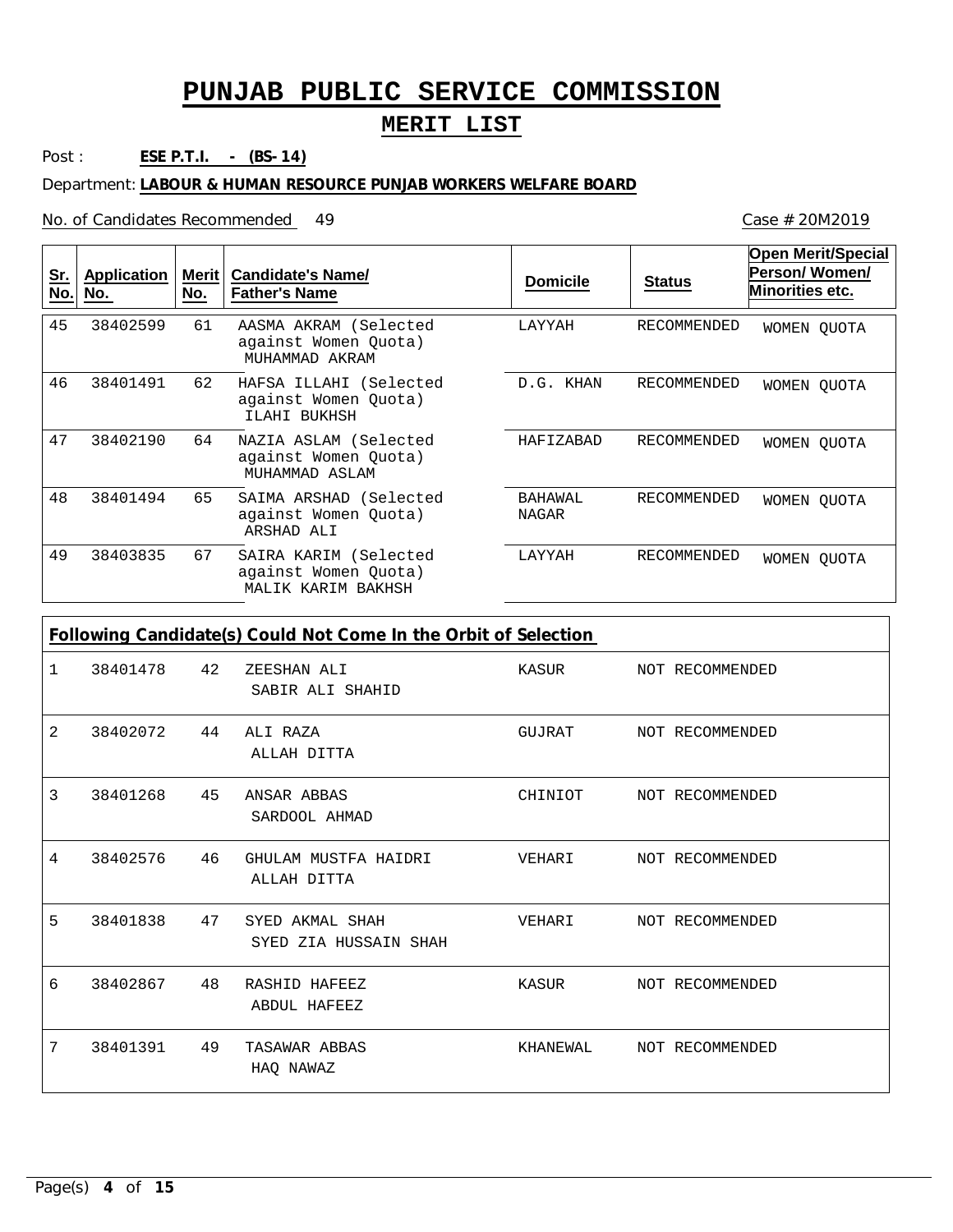#### **MERIT LIST**

Post : **ESE P.T.I. - (BS-14)**

Department: **LABOUR & HUMAN RESOURCE PUNJAB WORKERS WELFARE BOARD**

| <u>Sr.</u><br>No. | <b>Application</b><br>No. | <b>Merit</b><br>No. | <b>Candidate's Name/</b><br><b>Father's Name</b>   | <b>Domicile</b>  | <b>Status</b>   | <b>Open Merit/Special</b><br>Person/Women/<br>Minorities etc. |
|-------------------|---------------------------|---------------------|----------------------------------------------------|------------------|-----------------|---------------------------------------------------------------|
|                   |                           |                     |                                                    |                  |                 |                                                               |
| 8                 | 38405706                  | 51                  | NAVEED SHAKOOR<br>ABDUL SHAKOOR                    | PAKPATTAN        | NOT RECOMMENDED |                                                               |
| 9                 | 38401765                  | 52                  | MUHAMMAD NAEEM AKRAM<br>MUHAMMAD AKRAM             | BAHAWAL<br>NAGAR | NOT RECOMMENDED |                                                               |
| 10                | 38404281                  | 53                  | ADIL RASHID<br>ABDUL RASHID                        | BAHAWAL<br>NAGAR | NOT RECOMMENDED |                                                               |
| 11                | 38402738                  | 55                  | MUHAMMAD TARIQ AZIZ<br>ABDUL AZIZ                  | BAHAWALPUR       | NOT RECOMMENDED |                                                               |
| 12                | 38400913                  | 56                  | GHULAM HUSSAIN<br>LAL KHAN                         | BAHAWAL<br>NAGAR | NOT RECOMMENDED |                                                               |
| 13                | 38405403                  | 57                  | MUHAMMAD ALI<br>ABDUL MAJEED                       | M. GARH          | NOT RECOMMENDED |                                                               |
| 14                | 38405309                  | 58                  | MUHAMMAD WASEEM ASHRAF<br>MUHAMMAD ASHRAF          | VEHARI           | NOT RECOMMENDED |                                                               |
| 15                | 38404101                  | 59                  | MUHAMMAD SAAD ALI<br>QAZI MATLOOB ELLAHI           | SARGODHA         | NOT RECOMMENDED |                                                               |
| 16                | 38400114                  | 60                  | ASHTIAQ AZHAR<br>MUHAMMAD NAWAZ                    | BHAKKAR          | NOT RECOMMENDED |                                                               |
| 17                | 38402884                  | 63                  | SYED ZAIN RAZA KAZMI<br>SYED NAJAMUL HUSNAIN SAJID | SARGODHA         | NOT RECOMMENDED |                                                               |
| 18                | 38401148                  | 66                  | MUHAMMAD ASIF<br>MUHAMMAD ASLAM                    | NANKANA<br>SAHIB | NOT RECOMMENDED |                                                               |
| 19                | 38402528                  | 68                  | ALI HAMZA<br>RIAZ HUSSAIN                          | CHINIOT          | NOT RECOMMENDED |                                                               |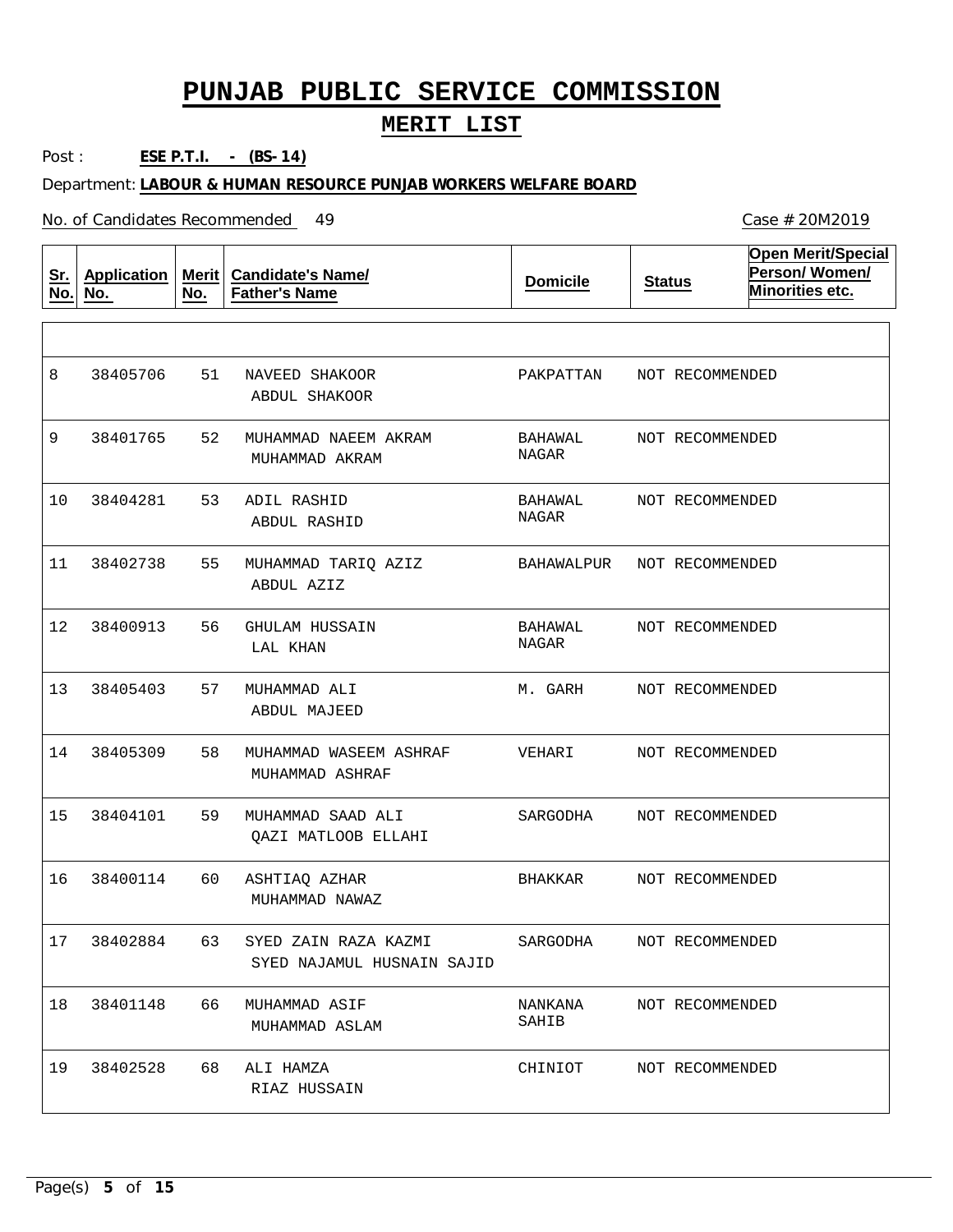#### **MERIT LIST**

Post : **ESE P.T.I. - (BS-14)**

Department: **LABOUR & HUMAN RESOURCE PUNJAB WORKERS WELFARE BOARD**

| <u>Sr.</u><br>No. | <b>Application</b><br>No. | <b>Merit</b><br>No. | <b>Candidate's Name/</b><br><b>Father's Name</b> | <b>Domicile</b>             | <b>Status</b>   | <b>Open Merit/Special</b><br>Person/Women/<br>Minorities etc. |
|-------------------|---------------------------|---------------------|--------------------------------------------------|-----------------------------|-----------------|---------------------------------------------------------------|
|                   |                           |                     |                                                  |                             |                 |                                                               |
| 20                | 38400632                  | 69                  | MUHAMMAD ARSHAD<br>MUHAMMAD ASGHAR               | VEHARI                      | NOT RECOMMENDED |                                                               |
| 21                | 38406193                  | 70                  | FAISAL EJAZ<br>EJAZ AHMAD IQBAL                  | R.Y. KHAN                   | NOT RECOMMENDED |                                                               |
| 22                | 38404168                  | 71                  | IQRA KHADIM<br>KHADIM HUSSAIN                    | SHEIKHUPURA NOT RECOMMENDED |                 |                                                               |
| 23                | 38405075                  | 72                  | SAID RASOOL<br>MUHAMMAD SULAIMAN                 | BHAKKAR                     | NOT RECOMMENDED |                                                               |
| 24                | 38401333                  | 73                  | NAD E ALI<br>MUHAMMAD YOUSAF                     | HAFIZABAD                   | NOT RECOMMENDED |                                                               |
| 25                | 38403788                  | 74                  | FURKHANDA JABEEN<br>SHER MUHAMMAD                | LAHORE                      | NOT RECOMMENDED |                                                               |
| 26                | 38404100                  | 75                  | FAISAL AHMED RANA<br>RANA MUHAMMAD JAMIL         | BHAKKAR                     | NOT RECOMMENDED |                                                               |
| 27                | 38400043                  | 76                  | ZEESHAN AMIN<br>MUHAMMAD AMIN                    | BAHAWALPUR                  | NOT RECOMMENDED |                                                               |
| 28                | 38401339                  | 77                  | MUHAMMAD AWAIS<br>MUHAMMAD SHAFI                 | BAHAWALPUR                  | NOT RECOMMENDED |                                                               |
| 29                | 38400239                  | 78                  | IZHAR HASNAIN<br>ZAIGHAM ABBAS                   | M. GARH                     | NOT RECOMMENDED |                                                               |
| 30                | 38402089                  | 79                  | ZAHID IQBAL<br>MUHAMMAD MANZOOR                  | JHANG                       | NOT RECOMMENDED |                                                               |
| 31                | 38403000                  | 80                  | FARHAT ABASS<br>FAYYAZ HUSSAIN KHAN              | BHAKKAR                     | NOT RECOMMENDED |                                                               |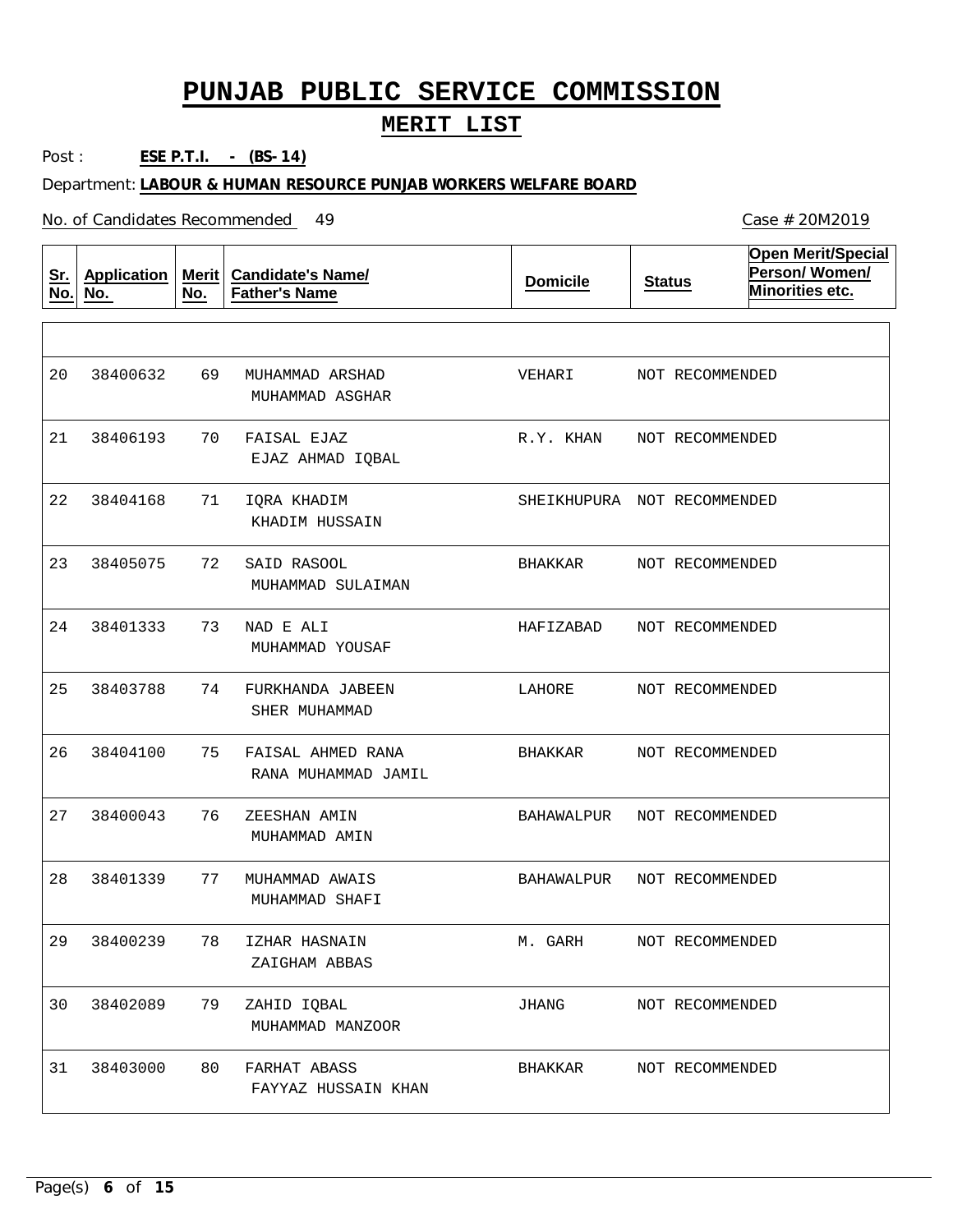#### **MERIT LIST**

Post : **ESE P.T.I. - (BS-14)**

Department: **LABOUR & HUMAN RESOURCE PUNJAB WORKERS WELFARE BOARD**

| <u>Sr.</u><br>No. | <b>Application</b><br>No. | <b>Merit</b><br>No. | <b>Candidate's Name/</b><br><b>Father's Name</b> | <b>Domicile</b>  | <b>Status</b>   | <b>Open Merit/Special</b><br>Person/Women/<br>Minorities etc. |
|-------------------|---------------------------|---------------------|--------------------------------------------------|------------------|-----------------|---------------------------------------------------------------|
|                   |                           |                     |                                                  |                  |                 |                                                               |
| 32                | 38403588                  | 81                  | MUHAMMAD NAMAN FARIDI<br>BASHIR AHMAD            | BAHAWAL<br>NAGAR | NOT RECOMMENDED |                                                               |
| 33                | 38402311                  | 82                  | FAKHAR ABBAS<br>MUHAMMAD                         | SARGODHA         | NOT RECOMMENDED |                                                               |
| 34                | 38400414                  | 83                  | GHULAM MUSTAFA<br>SHAUKAT ALI                    | GUJRANWALA       | NOT RECOMMENDED |                                                               |
| 35                | 38404623                  | 84                  | NAFEESA<br>SHOUKAT ALI                           | SIALKOT          | NOT RECOMMENDED |                                                               |
| 36                | 38404346                  | 85                  | ZULFIQAR ALI<br>NOOR MUHAMMAD                    | CHINIOT          | NOT RECOMMENDED |                                                               |
| 37                | 38400344                  | 86                  | ALI AHMAD<br>QAIM DIN                            | GUJRANWALA       | NOT RECOMMENDED |                                                               |
| 38                | 38402897                  | 87                  | MUHAMMAD IRFAN<br>FAIZ AHMAD                     | PAKPATTAN        | NOT RECOMMENDED |                                                               |
| 39                | 38400126                  | 88                  | SUMMERA SADAF<br>MALIK SALEEM AKHTAR             | MIANWALI         | NOT RECOMMENDED |                                                               |
| 40                | 38404002                  | 89                  | AMEER HASSAN KHAN<br>ALLAH DAD KHAN              | BHAKKAR          | NOT RECOMMENDED |                                                               |
| 41                | 38406197                  | 90                  | RAZIA KALSOOM<br>MIAN MUZAFFAR AHMED             | KHANEWAL         | NOT RECOMMENDED |                                                               |
| 42                | 38406324                  | 91                  | MUHAMMAD IJAZ<br>ALLAH DITTA                     | LODHRAN          | NOT RECOMMENDED |                                                               |
| 43                | 38404088                  | 92                  | <b>JAMSHED KHAN</b><br>MUHAMMAD RAFIQUE          | GUJRANWALA       | NOT RECOMMENDED |                                                               |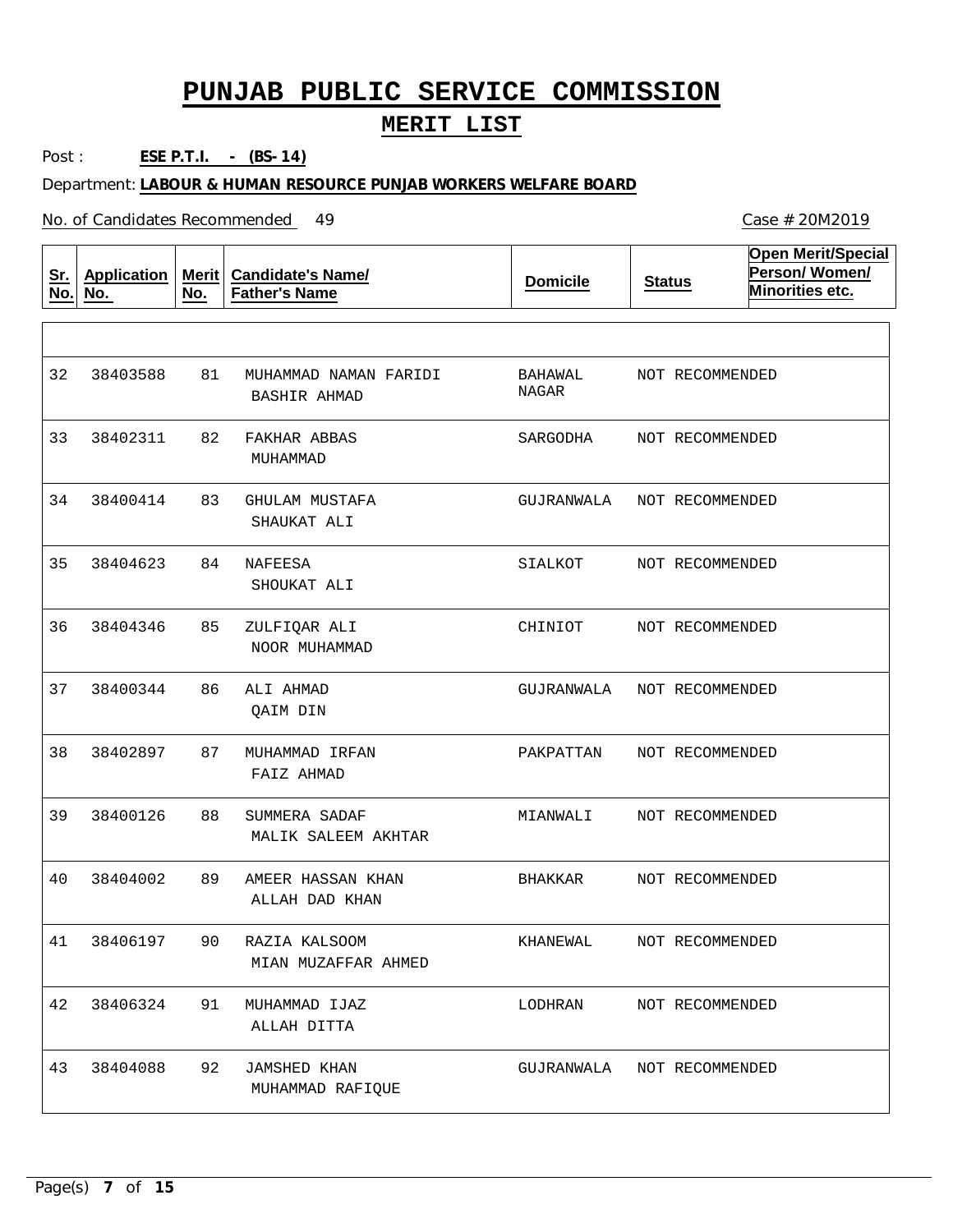#### **MERIT LIST**

Post : **ESE P.T.I. - (BS-14)**

Department: **LABOUR & HUMAN RESOURCE PUNJAB WORKERS WELFARE BOARD**

No. of Candidates Recommended

**Sr. No. Application No. Merit No. Candidate's Name/ Father's Name Domicile Status Open Merit/Special Person/ Women/ Minorities etc.** 93 94 95 96 97 98 99 100 FIAZ HUSSAIN 101 IRUM NISAR 102 SAJIDA BIBI 103 ABDUL BASIT 104 FARDOUS HASSAN MUHAMMAD SUMMAIR ABBAS MUHAMMAD IZHAR UL HAQ SUMIA ALI MUHAMMAD FAHEEM KHAWAR ZAHIDA PARVEEN FOZIA ISMAIL TASSADDUQ HUSSAIN AHMAD NAWAZ ABDUL SATTAR ZIA QURESHI ALI MUHAMMAD MANZOOR ALI MUHAMMAD ANWAR MUHAMMAD ISMAIL ALTAF HUSSAIN SHER MUHAMMAD NISAR AHMAD ZAFAR HUSSAIN MUHAMMAD ASAD MUHAMMAD ASHRAF 44 45 46 47 48 49 50 51 52 53 54 55 38405964 38403657 38400881 38404328 38400113 38401909 38401332 38401282 38403549 38402492 38402030 38401030 BHAKKAR RAJANPUR KHUSHAB MULTAN NANKANA SAHIB KHANEWAL BAHAWALPUR BHAKKAR BAHAWALPUR MIANWALI KHANEWAL BAHAWALPUR NOT RECOMMENDED NOT RECOMMENDED NOT RECOMMENDED NOT RECOMMENDED NOT RECOMMENDED NOT RECOMMENDED NOT RECOMMENDED NOT RECOMMENDED NOT RECOMMENDED NOT RECOMMENDED NOT RECOMMENDED NOT RECOMMENDED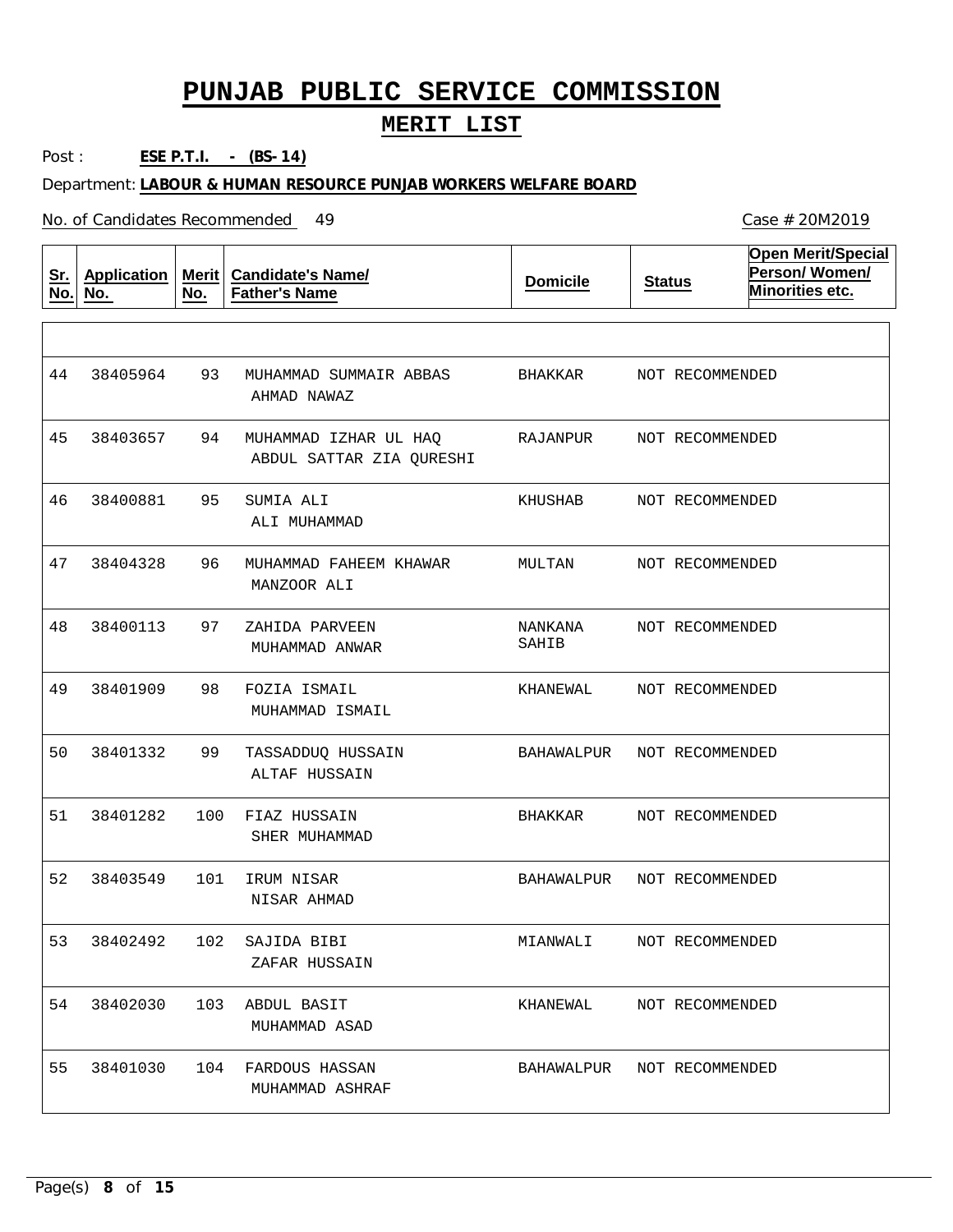#### **MERIT LIST**

Post : **ESE P.T.I. - (BS-14)**

Department: **LABOUR & HUMAN RESOURCE PUNJAB WORKERS WELFARE BOARD**

No. of Candidates Recommended

**Sr. No. Application No. Merit No. Candidate's Name/ Father's Name Domicile Status Open Merit/Special Person/ Women/ Minorities etc.** 105 NOMAN ALI 106 MUHAMMAD WASEEM ASLAM 107 MUHAMMAD RAMZAN KHAN 108 ASMA ANJAM 109 110 111 SANIA SAEED 112 IRAM SHAHZADY 113 MUHAMMAD IRSHAD 114 SUMERA BEGUM 115 KHAIRUL BARIAH 116 ALIA FIAZ SHAHID IQBAL SUMAIRA BIBI GHULAM MUSTAFA MUHAMMAD ASLAM HAROON KHAN WARIS ALI FALAK SHER ALLAH WASAYA MUHAMMAD SAEED MUHAMMAD SHFAI MUHAMMAD ASLAM RASHEED AHMED ABDUL HADI FIAZ HUSAIN SHARAZI 56 57 38404108 58 59 60 61 62 63 64 65 66 67 38400267 38401533 38400927 38401039 38403988 38400107 38405365 38401117 38404544 38403920 38401075 GUJRANWALA MULTAN NAROWAL FAISALABAD KHANEWAL LODHRAN FAISALABAD SARGODHA BAHAWALPUR NAROWAL NANKANA SAHIB HAFIZABAD NOT RECOMMENDED NOT RECOMMENDED NOT RECOMMENDED NOT RECOMMENDED NOT RECOMMENDED NOT RECOMMENDED NOT RECOMMENDED NOT RECOMMENDED NOT RECOMMENDED NOT RECOMMENDED NOT RECOMMENDED NOT RECOMMENDED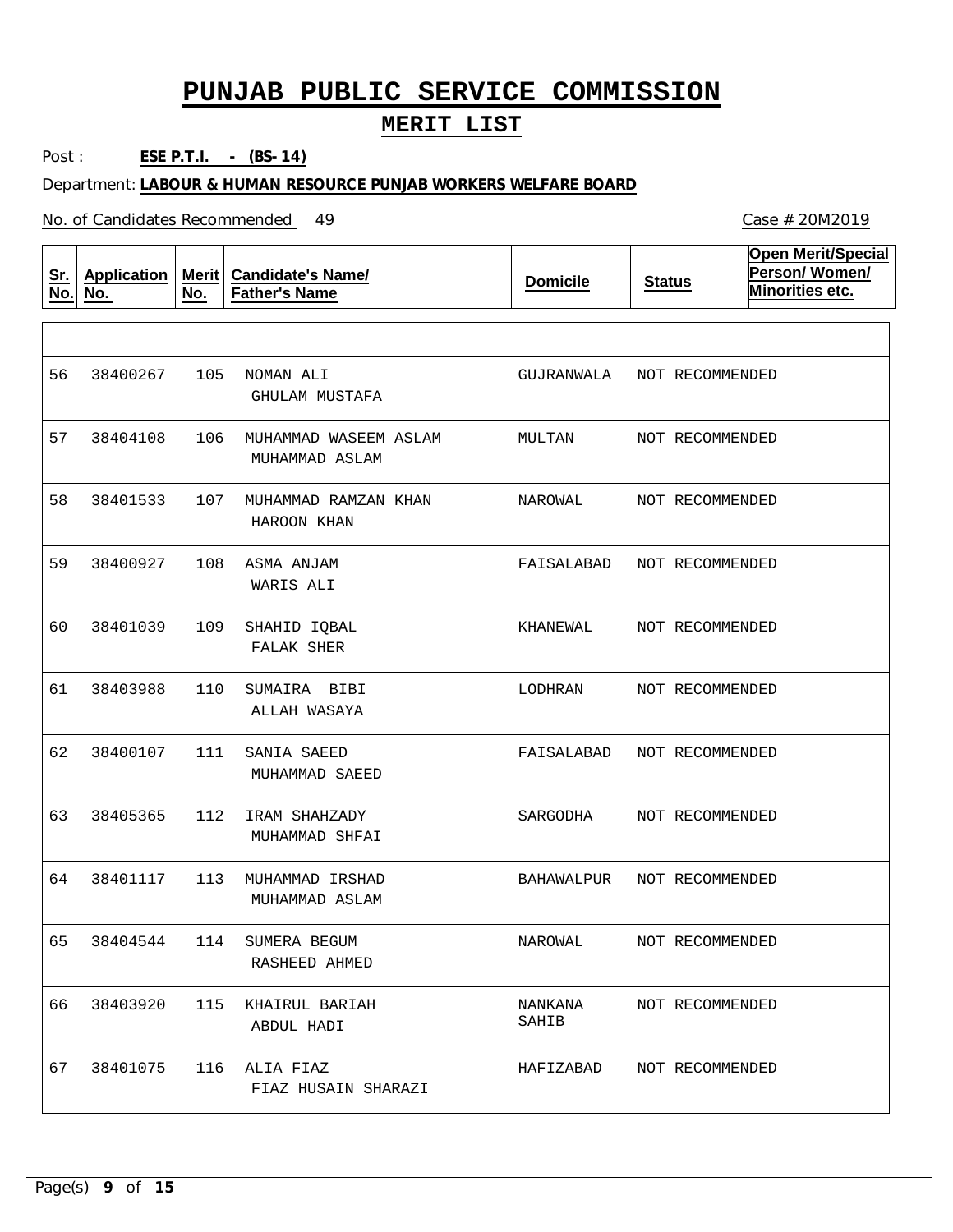#### **MERIT LIST**

Post : **ESE P.T.I. - (BS-14)**

Department: **LABOUR & HUMAN RESOURCE PUNJAB WORKERS WELFARE BOARD**

No. of Candidates Recommended

| <u>Sr.</u><br>No. | <b>Application</b><br>No. | <b>Merit</b><br>No. | <b>Candidate's Name/</b><br><b>Father's Name</b> | <b>Domicile</b>  | <b>Status</b>              | <b>Open Merit/Special</b><br>Person/Women/<br>Minorities etc. |
|-------------------|---------------------------|---------------------|--------------------------------------------------|------------------|----------------------------|---------------------------------------------------------------|
|                   |                           |                     |                                                  |                  |                            |                                                               |
| 68                | 38400475                  | 117                 | MUHAMMAD KAMRAN<br>MUHAMMAD SARWAR               | KHANEWAL         | NOT RECOMMENDED            |                                                               |
| 69                | 38401085                  | 118                 | MUHAMMAD SARFRAZ<br>MUHAMMAD IQBAL               | M. GARH          | NOT RECOMMENDED            |                                                               |
| 70                | 38405636                  | 119                 | REHAN MASOOD<br>MASOOD UL HASSAN                 | OKARA            | NOT RECOMMENDED            |                                                               |
| 71                | 38400102                  | 120                 | IQRA KHALID<br>KHALID MAHMOOD                    | FAISALABAD       | NOT RECOMMENDED            |                                                               |
| 72                | 38402811                  | 121                 | MUHAMMAD MUDDASSER MAJEED<br>ABDUL MAJEED        | T.T. SINGH       | NOT RECOMMENDED            |                                                               |
| 73                | 38400096                  | 122                 | MUHAMMAD AFAAN BHATTI<br>MUHAMMAD AKRAM BHATTI   | HAFIZABAD        | NOT RECOMMENDED            |                                                               |
| 74                | 38400154                  | 123                 | MUHAMMAD RAFIQUE<br>MUHAMMAD NAZEER              | GUJRANWALA       | NOT RECOMMENDED            |                                                               |
| 75                | 38404525                  | 124                 | MUBASHAR SHEHZAD<br>UMER DRAZ                    | LAHORE           | NOT RECOMMENDED            |                                                               |
| 76                | 38403640                  | 125                 | HINA SAHAR<br>SHAUKAT ALI                        | KHANEWAL         | NOT RECOMMENDED            |                                                               |
| 77                | 38404408                  | 126                 | TAOVEEM AHSAN<br>MUHAMMAD SHARIF                 | NANKANA<br>SAHIB | NOT RECOMMENDED            |                                                               |
| 78                | 38403815                  | 127                 | MUHAMMAD ABUBAKAR<br>DILDAR ALI                  |                  | FAISALABAD NOT RECOMMENDED |                                                               |
| 79                | 38401298                  |                     | 128 MUHAMMAD ASAD KHAN<br>ABDUL MAJEED KHAN      | BHAKKAR          | NOT RECOMMENDED            |                                                               |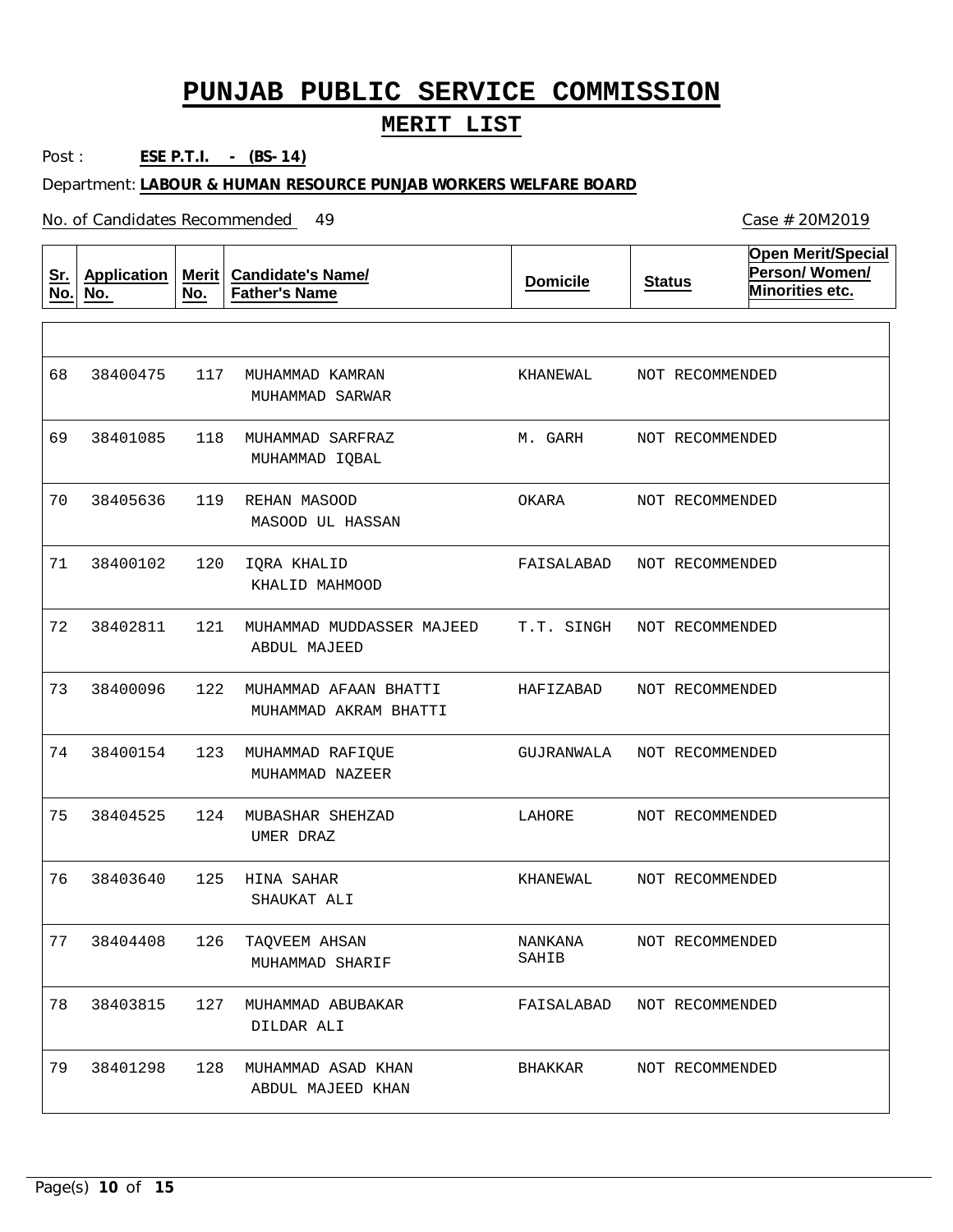#### **MERIT LIST**

Post : **ESE P.T.I. - (BS-14)**

Department: **LABOUR & HUMAN RESOURCE PUNJAB WORKERS WELFARE BOARD**

No. of Candidates Recommended

| <u>Sr.</u><br>No. | <b>Application</b><br>No. | <b>Merit</b><br>No. | <b>Candidate's Name/</b><br><b>Father's Name</b> | <b>Domicile</b>             | <b>Status</b>   | <b>Open Merit/Special</b><br>Person/Women/<br>Minorities etc. |
|-------------------|---------------------------|---------------------|--------------------------------------------------|-----------------------------|-----------------|---------------------------------------------------------------|
|                   |                           |                     |                                                  |                             |                 |                                                               |
| 80                | 38404019                  | 129                 | AMINA BATOOL<br>MUHAMMAD ASHRAF                  | SHEIKHUPURA NOT RECOMMENDED |                 |                                                               |
| 81                | 38400185                  | 130                 | KASHIF SALEEM<br>SALEEM AKHTAR                   | KHUSHAB                     | NOT RECOMMENDED |                                                               |
| 82                | 38401299                  | 131                 | SADDAM HUSSAIN<br>IMAM BAKHSH                    | BHAKKAR                     | NOT RECOMMENDED |                                                               |
| 83                | 38400421                  | 132                 | ASIFA TABASSAM<br>MUHAMMAD ASLAM                 | GUJRANWALA                  | NOT RECOMMENDED |                                                               |
| 84                | 38404503                  | 133                 | ATIA BATOOL ANSARI<br>FARMAN ALI ANSARI          | FAISALABAD                  | NOT RECOMMENDED |                                                               |
| 85                | 38400301                  | 134                 | FAHAD RAZA<br><b>ABDUL SHAKOOR</b>               | KHANEWAL                    | NOT RECOMMENDED |                                                               |
| 86                | 38400480                  | 135                 | HINA ANWAR<br>MUHAMMAD ANWAR                     | FAISALABAD                  | NOT RECOMMENDED |                                                               |
| 87                | 38401358                  | 136                 | FAKHAR ABBAS<br>MUHAMMAD NAZEER                  | BHAKKAR                     | NOT RECOMMENDED |                                                               |
| 88                | 38402047                  | 137                 | AFSHEEN HANIF<br>MUHAMMAD HANIF                  | M. GARH                     | NOT RECOMMENDED |                                                               |
| 89                | 38402265                  | 138                 | IMRAN SHABBIR<br>MUHAMMAD SHABBIR                | SARGODHA                    | NOT RECOMMENDED |                                                               |
| 90                | 38404890                  | 139                 | NOSHEEN FATIMA<br>MUHAMMAD ASLAM NADEEM          | SARGODHA                    | NOT RECOMMENDED |                                                               |
| 91                | 38401711                  | 140                 | WAHEED ABBAS<br>MUHAMMAD YOUNAS                  | FAISALABAD NOT RECOMMENDED  |                 |                                                               |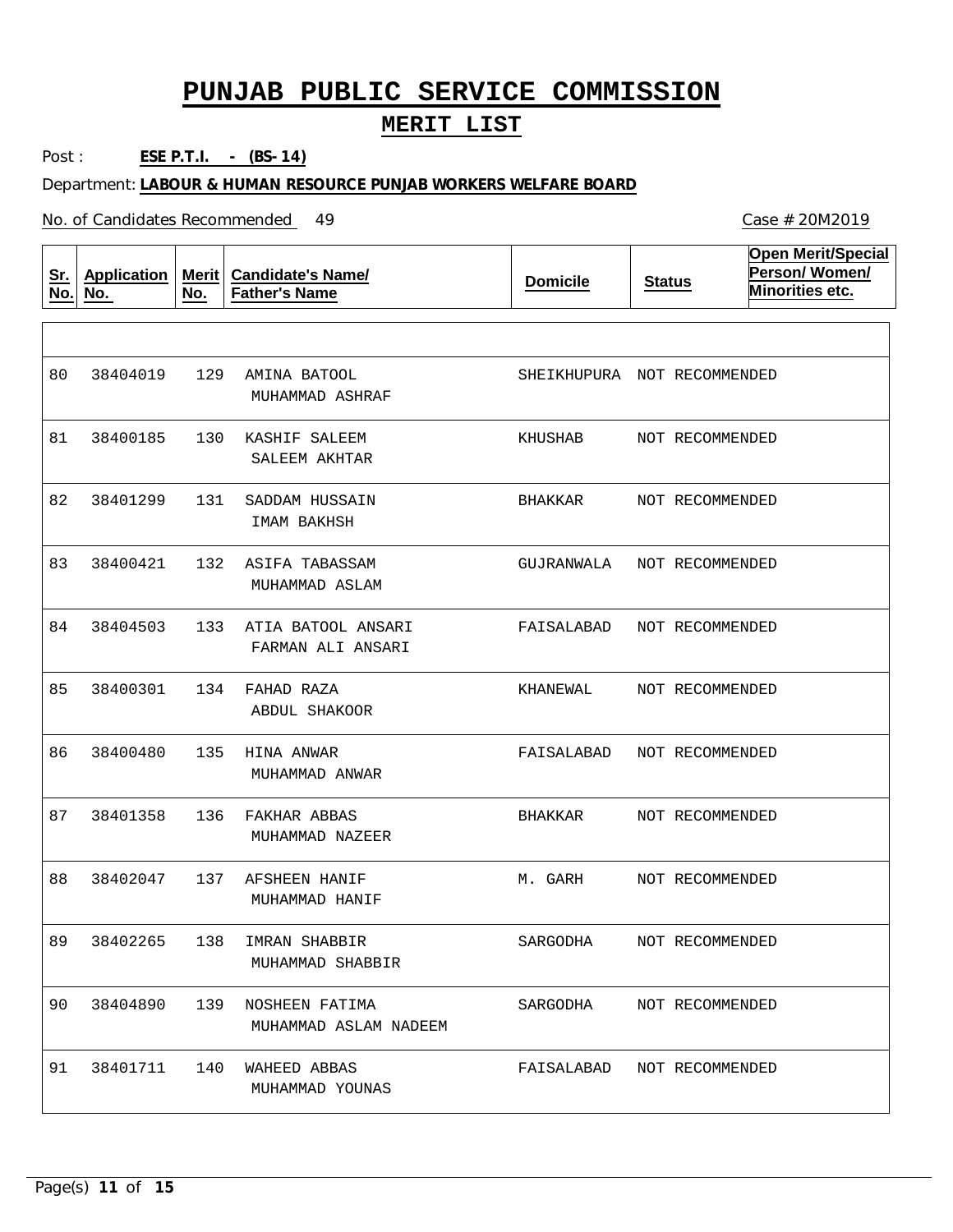#### **MERIT LIST**

Post : **ESE P.T.I. - (BS-14)**

Department: **LABOUR & HUMAN RESOURCE PUNJAB WORKERS WELFARE BOARD**

No. of Candidates Recommended

| <u>Sr.</u><br>No. | <b>Application</b><br>No. | Merit $ $<br>No. | <b>Candidate's Name/</b><br><b>Father's Name</b> | <b>Domicile</b>             | <b>Status</b>   | <b>Open Merit/Special</b><br>Person/Women/<br>Minorities etc. |
|-------------------|---------------------------|------------------|--------------------------------------------------|-----------------------------|-----------------|---------------------------------------------------------------|
|                   |                           |                  |                                                  |                             |                 |                                                               |
| 92                | 38404003                  | 141              | RIZWAN ALI<br>ZULFIQAR ALI                       | BAHAWAL<br>NAGAR            | NOT RECOMMENDED |                                                               |
| 93                | 38404823                  | 142              | RUKHSANA MAJEED<br><b>ABDUL MAJEED</b>           | KASUR                       | NOT RECOMMENDED |                                                               |
| 94                | 38403888                  | 143              | MUHAMMAD SOHAIL<br>MUHAMMAD BASHIR               | SHEIKHUPURA NOT RECOMMENDED |                 |                                                               |
| 95                | 38400158                  | 144              | ABDUL RAOUF<br>MUHAMMAD RAZZAQ                   | KASUR                       | NOT RECOMMENDED |                                                               |
| 96                | 38400086                  | 145              | MAQSOOD AHMAD<br>QAMAR UL ISLAM                  | KASUR                       | NOT RECOMMENDED |                                                               |
| 97                | 38405102                  | 146              | SHAHID IQBAL HADRI<br>HAQ NAWAZ                  | CHINIOT                     | NOT RECOMMENDED |                                                               |
| 98                | 38405500                  | 147              | MAIRA JAMSHAID<br>MUHAMMAD JAMSHAID              | ATTOCK                      | NOT RECOMMENDED |                                                               |
| 99                | 38401259                  | 148              | HAFEEZ FATIMA<br>MUHAMMAD YAQOOB                 | BHAKKAR                     | NOT RECOMMENDED |                                                               |
| 100               | 38404364                  | 149              | AQSA JAFAR<br>JAFAR ALI                          | SHEIKHUPURA NOT RECOMMENDED |                 |                                                               |
| 101               | 38403872                  | 150              | MUHAMMAD USMAN SHARIF<br>MUHAMMAD SHARIF         | GUJRANWALA                  | NOT RECOMMENDED |                                                               |
|                   | 102 38400489              | 151              | SABA RASOOL<br><b>GHULAM RASOOL</b>              | KHUSHAB                     | NOT RECOMMENDED |                                                               |
|                   | 103 38401017              | 152              | MUHAMMAD JAVED IQBAL<br>HAQ NAWAZ                | SARGODHA                    | NOT RECOMMENDED |                                                               |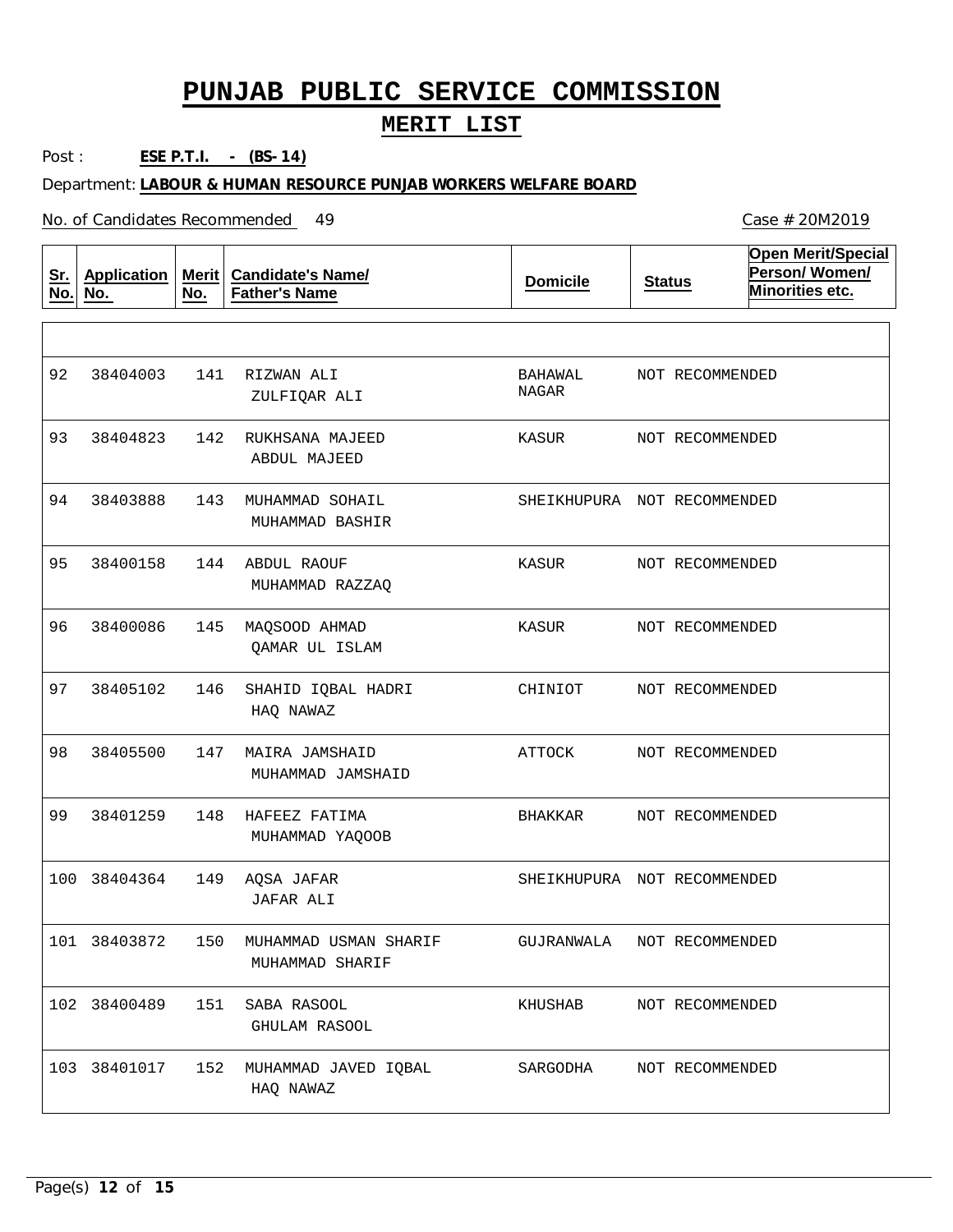#### **MERIT LIST**

Post : **ESE P.T.I. - (BS-14)**

Department: **LABOUR & HUMAN RESOURCE PUNJAB WORKERS WELFARE BOARD**

No. of Candidates Recommended

| <u>Sr.</u><br>No. | <b>Application</b><br>No. | <b>Merit</b><br>No. | <b>Candidate's Name/</b><br><b>Father's Name</b> | <b>Domicile</b>             | <b>Status</b> |                 | <b>Open Merit/Special</b><br>Person/Women/<br>Minorities etc. |
|-------------------|---------------------------|---------------------|--------------------------------------------------|-----------------------------|---------------|-----------------|---------------------------------------------------------------|
|                   |                           |                     |                                                  |                             |               |                 |                                                               |
|                   | 104 38401864              | 153                 | TALAT SHAHNAZ<br>MUHAMMAD SULIMAN                | FAISALABAD                  |               | NOT RECOMMENDED |                                                               |
|                   | 105 38404478              | 154                 | MUHAMMAD ASHRAF<br>KHUDA BAKHSH                  | BHAKKAR                     |               | NOT RECOMMENDED |                                                               |
| 106               | 38406348                  | 155                 | RAZIA RAZZAQ<br>ABDUL RAZZAQ                     | BAHAWALPUR                  |               | NOT RECOMMENDED |                                                               |
|                   | 107 38403547              | 156                 | NUSRAT YASEEN<br><b>GHULAM YASEEN KHAN</b>       | D.G. KHAN                   |               | NOT RECOMMENDED |                                                               |
|                   | 108 38400157              | 157                 | MUHAMMAD JAVED<br>JAM ALLAH WASAYA               | R.Y. KHAN                   |               | NOT RECOMMENDED |                                                               |
|                   | 109 38401423              | 158                 | MUHAMMAD ZOHAIB SARWAR<br>SARWAR KHAN            | SARGODHA                    |               | NOT RECOMMENDED |                                                               |
| 110               | 38404359                  | 159                 | MUHAMMAD ARIF<br><b>BASHEER AHMED</b>            | R.Y. KHAN                   |               | NOT RECOMMENDED |                                                               |
|                   | 111 38404747              | 160                 | MUHAMMAD BILAL NASEER<br>NASEER AHMAD            | KHANEWAL                    |               | NOT RECOMMENDED |                                                               |
|                   | 112 38400184              | 161                 | MUHAMMAD IBRAHIM<br>MUHAMMAD SHAFI               | <b>BAHAWAL</b><br>NAGAR     |               | NOT RECOMMENDED |                                                               |
|                   | 113 38400082              | 162                 | ROBINA SHAHEEN<br>ALLAH YAR                      | SARGODHA                    |               | NOT RECOMMENDED |                                                               |
|                   | 114 38404664              |                     | 163 ASGHAR ABBAS<br>NOOR ZAMAN                   | BHAKKAR                     |               | NOT RECOMMENDED |                                                               |
|                   | 115 38401291              |                     | 164 MUHAMMAD IMRAN SARWAR<br><b>GULAM SARWAR</b> | SHEIKHUPURA NOT RECOMMENDED |               |                 |                                                               |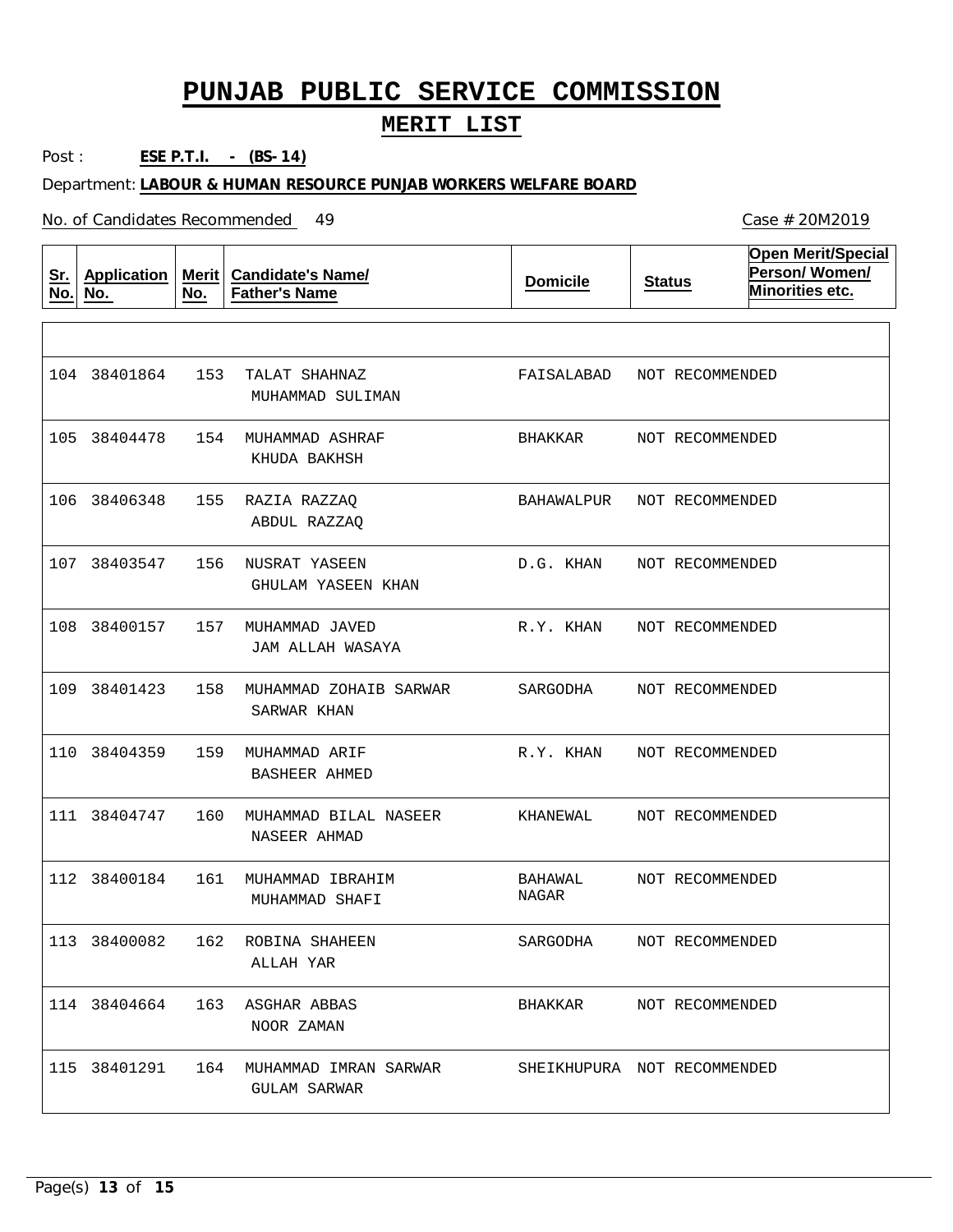#### **MERIT LIST**

Post : **ESE P.T.I. - (BS-14)**

Department: **LABOUR & HUMAN RESOURCE PUNJAB WORKERS WELFARE BOARD**

| Sr.<br>No. | <b>Application</b><br>No. | <b>Merit</b><br>No. | <b>Candidate's Name/</b><br><b>Father's Name</b> | <b>Domicile</b>  | <b>Status</b>               | <b>Open Merit/Special</b><br>Person/Women/<br>Minorities etc. |
|------------|---------------------------|---------------------|--------------------------------------------------|------------------|-----------------------------|---------------------------------------------------------------|
|            |                           |                     |                                                  |                  |                             |                                                               |
|            | 116 38400153              | 165                 | MUHAMMAD MAJID<br>MUHAMMAD ZIA                   | RAWALPINDI       | NOT RECOMMENDED             |                                                               |
|            | 117 38405990              | 166                 | AKHTAR ABBAS<br>MUHAMMAD AFZAL                   | BHAKKAR          | NOT RECOMMENDED             |                                                               |
|            | 118 38402962              | 167                 | MUHAMMAD AKHTAR RASOOL<br>MANZOOR HUSSAIN        | M. GARH          | NOT RECOMMENDED             |                                                               |
|            | 119 38404376              | 168                 | ASHFAQ AMAN ULLAH<br>AMAN ULLAH                  |                  | SHEIKHUPURA NOT RECOMMENDED |                                                               |
|            | 120 38403887              | 169                 | TALAT MANZOOR<br>MANZOOR AHMAD                   | NAROWAL          | NOT RECOMMENDED             |                                                               |
|            | 121 38400011              | 170                 | MUHAMMAD HAMEED<br>RAHEEM BUKHSH                 | LODHRAN          | NOT RECOMMENDED             |                                                               |
|            | 122 38400054              | 171                 | <b>ASMA RASHEED</b><br>RAHEED AHMAD              | JHANG            | NOT RECOMMENDED             |                                                               |
|            | 123 38404970              | 172                 | SHAKILA SHER KHAN<br>SHER KHAN                   | OKARA            | NOT RECOMMENDED             |                                                               |
|            | 124 38403307              | 173                 | MUHAMMAD FAISAL KHAN<br>MUHAMMAD ASHRAF KHAN     | MIANWALI         | NOT RECOMMENDED             |                                                               |
|            | 125 38403164              | 174                 | NADIA ZULFIQAR<br>ZULFIQAR ALI                   | <b>BHAKKAR</b>   | NOT RECOMMENDED             |                                                               |
| 126        | 38400686                  | 175                 | ADILA NABI AHMAD<br>NABI AHMAD                   | NANKANA<br>SAHIB | NOT RECOMMENDED             |                                                               |